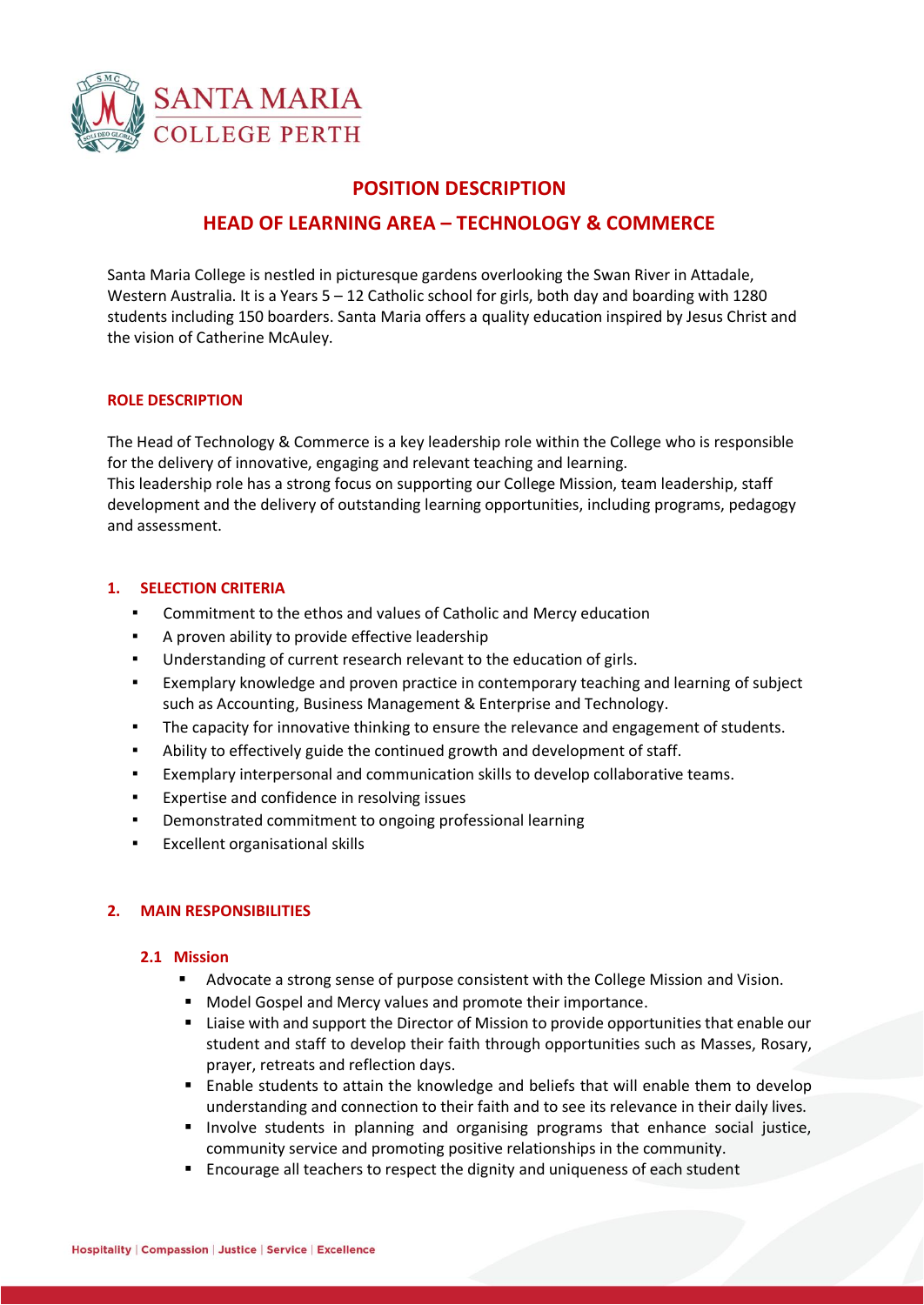# **2.2 Leadership**

- Foster a supportive and collegial professional environment.
- Provide leadership and encourage innovation in all areas of curriculum development, in both the WACE courses and mandated Religious Education courses.
- Be an active member of the Academic Council who represents the Learning Area.
- Model and advocate a commitment to ongoing professional learning among Learning Area staff.
- Participate in external professional networks such as professional associations, School Curriculum and Standards Authority, WACE examination panels or marking, Course Advisory Committees and network meetings
- Demonstrate the ability to make informed decisions while encouraging the active involvement of staff in decision-making.

# **2.2 Staff Development**

- Mentor, support and challenge Learning Area staff to continually strive for improvement.
- Develop the professional expertise of Learning Area staff through their active participation in professional development opportunities.
- Lead the appraisal process of Learning Area staff
- Assist in the recruitment, induction and development of new staff.
- Provide support for staff in matters of classroom management, academic or pastoral concerns.
- Establish clear professional expectations for Learning Area staff.

#### **2.3 Teaching and Learning**

- Demonstrate a comprehensive understanding of current educational issues.
- Model and advocate contemporary practice in teaching and learning
- Oversee content, pedagogy and assessment of courses being taught in Religious Education
- Facilitate and develop exciting, innovative programs that cater for all abilities through differentiation.
- Liaise with the Deputy Principal Teaching and Learning in regard to all aspects of learning to ensure programs are innovative and reflect our Connecting Learning to Life Strategy.
- Liaise with Enrichment Centre staff to ensure that individual students receive support or extension appropriate to their academic needs.
- Demonstrate leadership in the use of Information Communication Technology to enhance learning.
- **E** Ensure the Deputy Principal Teaching and Learning is kept regularly informed regarding issues, events and achievements of staff and students within the Learning Area.
- Collaborate with other Learning Areas to establish and develop cross-curricular programs.